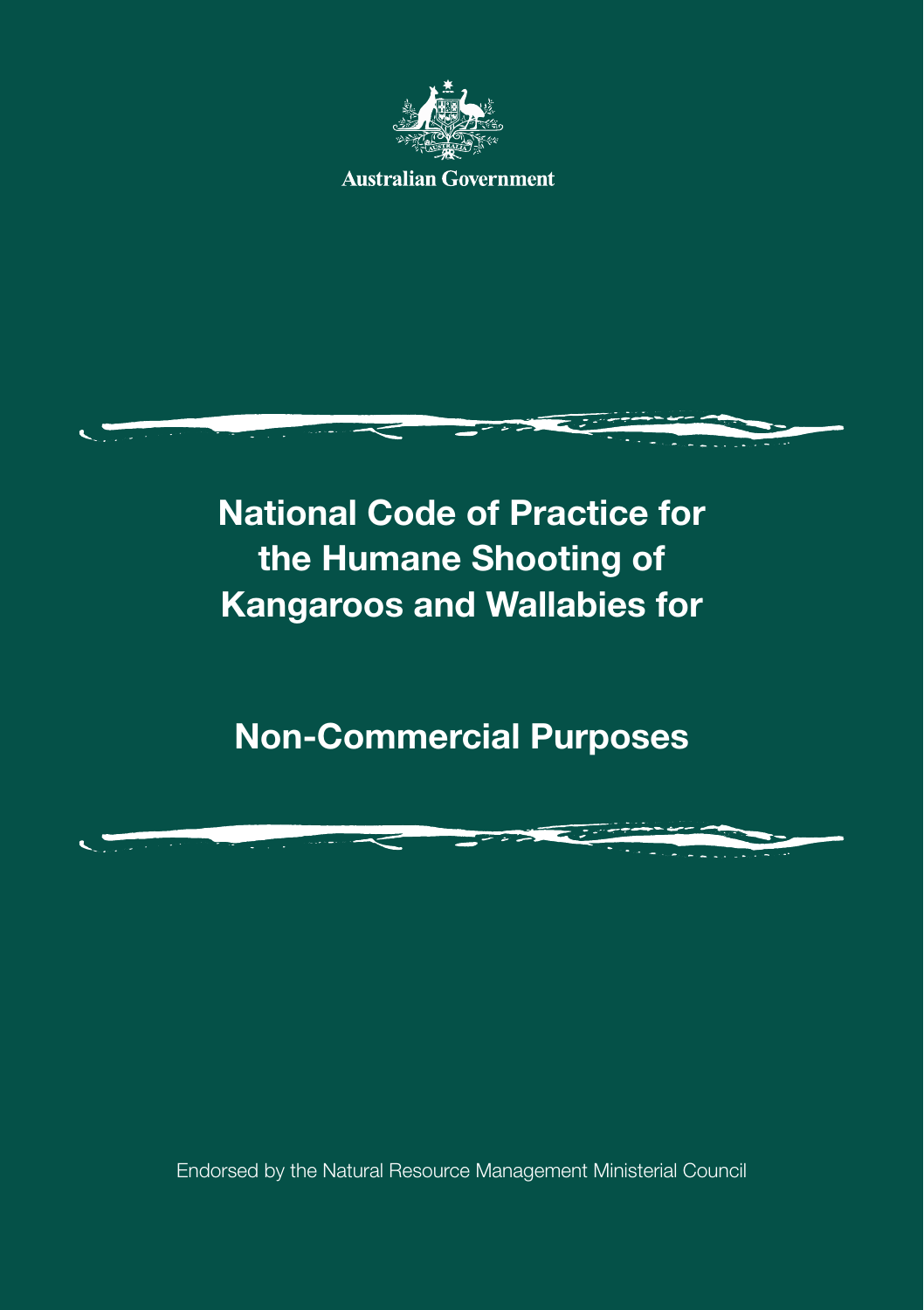The Natural Resource Management Ministerial Council (NRMMC) consists of the Australian state, territory and New Zealand government ministers responsible for primary industries, natural resources, environment and water policy.

Addresses of relevant government authorities may be found on the final page.

© Commonwealth of Australia and each of its states and territories 2008

Information in this publication may be copied or reproduced for study, research, information or educational purposes, subject to the inclusion of an acknowledgment of the source.

Published under the title *Code of Practice for the Humane Shooting of Kangaroos:* First Edition published 1985 Second Edition published 1990, Reprinted 1995 and 1998

Published under the title *National Code of Practice for the Humane Shooting of Kangaroos and Wallabies for Non-commercial Purposes:* First Edition published 2008

The contents of this document have been compiled using a range of source materials and while reasonable care has been taken in its compilation, the Commonwealth Government does not accept responsibility for the accuracy or completeness of the contents of this docuement and shall not be liable for any loss or damage that may be occasioned directly or indirectly through the use of or reliance on the contents of the document.

The Code is based on the knowledge and technology available at the time of publication and may need to be varied in the light of new knowledge. Suggestions on how the Code can be improved are welcome and should be forwarded to: Director of Wildlife Trade Assessments Department of the Environment, Water, Heritage and the Arts GPO Box 787 **CANBERRA** ACT 2601

or by email to wildlifetrade@environment.gov.au

First Edition. Effective from 7th November 2008

This edition of the Code will be reviewed within five years of its adoption.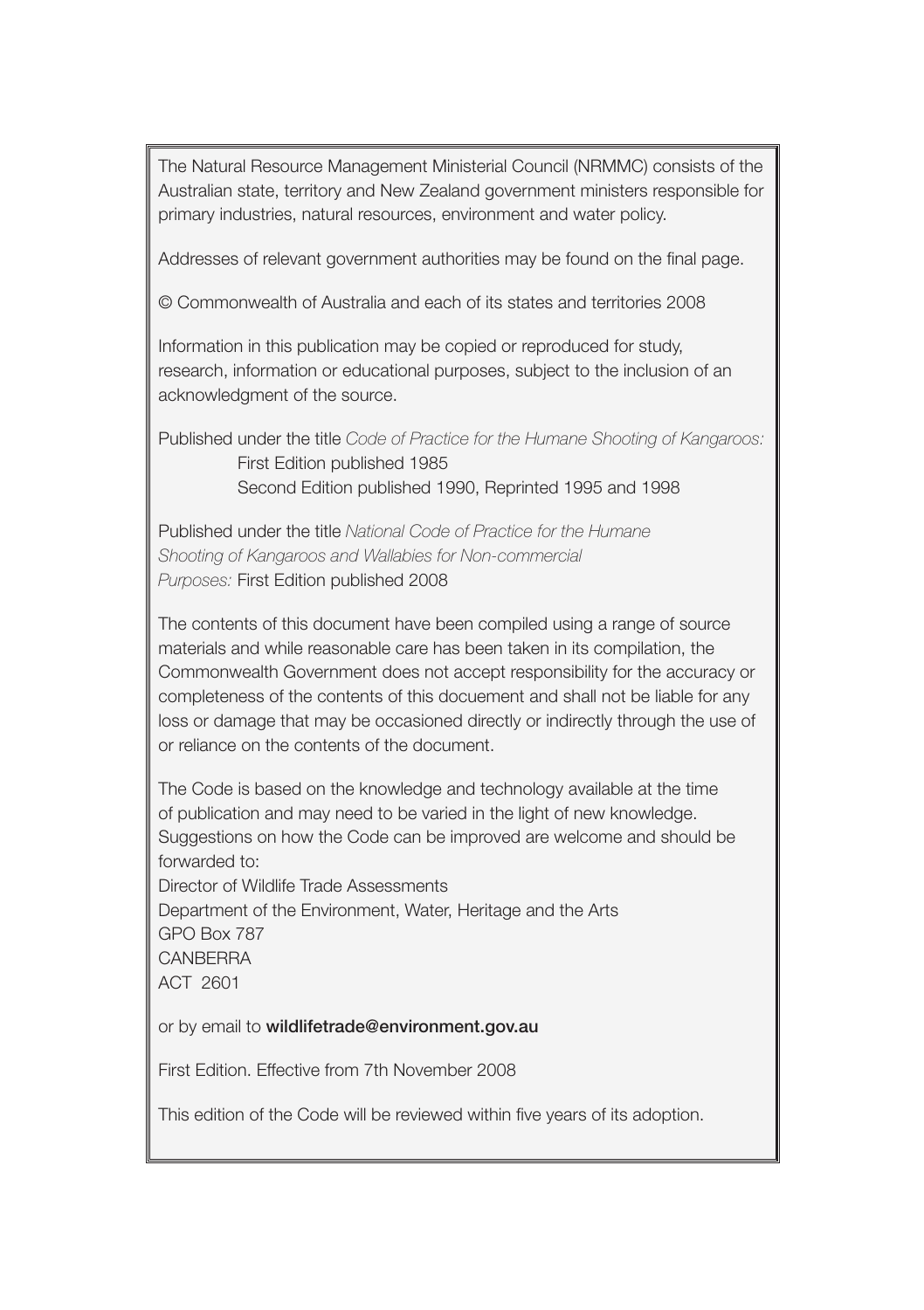### **CONTENTS**

| 1.               |                    |                                                               |  |  |  |  |
|------------------|--------------------|---------------------------------------------------------------|--|--|--|--|
|                  | 1.1                |                                                               |  |  |  |  |
|                  | 1.2                |                                                               |  |  |  |  |
|                  | 1.3                |                                                               |  |  |  |  |
|                  | 1.4                |                                                               |  |  |  |  |
| 2.               |                    |                                                               |  |  |  |  |
|                  | 2.1                |                                                               |  |  |  |  |
|                  | 2.2                |                                                               |  |  |  |  |
|                  | 2.3                |                                                               |  |  |  |  |
|                  | 2.4                |                                                               |  |  |  |  |
|                  | 2.5                |                                                               |  |  |  |  |
| 3.               |                    |                                                               |  |  |  |  |
|                  | 3.1                |                                                               |  |  |  |  |
|                  | 3.2                |                                                               |  |  |  |  |
| $\overline{4}$ . |                    |                                                               |  |  |  |  |
|                  | 41                 |                                                               |  |  |  |  |
| 5.               |                    |                                                               |  |  |  |  |
|                  | 5.1                |                                                               |  |  |  |  |
| 6.               |                    |                                                               |  |  |  |  |
|                  | 6.1                |                                                               |  |  |  |  |
| 7.               |                    |                                                               |  |  |  |  |
|                  | 7.1                | Shooting in situations that present a safety risk to humans15 |  |  |  |  |
|                  | 7.2                |                                                               |  |  |  |  |
|                  |                    |                                                               |  |  |  |  |
|                  | <b>SCHEDULE 1:</b> | Minimum specifications for firearms and ammunition16          |  |  |  |  |

| OUNELJULE II. | <u>IVIII IIITIUITI SPECIIICAUOLIS TOL IIIEALITIS ALIO ALTIITIUI IIUOLI TO</u> |  |
|---------------|-------------------------------------------------------------------------------|--|
| SCHEDULE 2:   | Point of aim for a shot to the brain (all kangaroos and wallabies)18          |  |
| SCHEDULE 3:   | Point of aim for a shot to the heart (applicable only as described for        |  |
|               |                                                                               |  |
|               |                                                                               |  |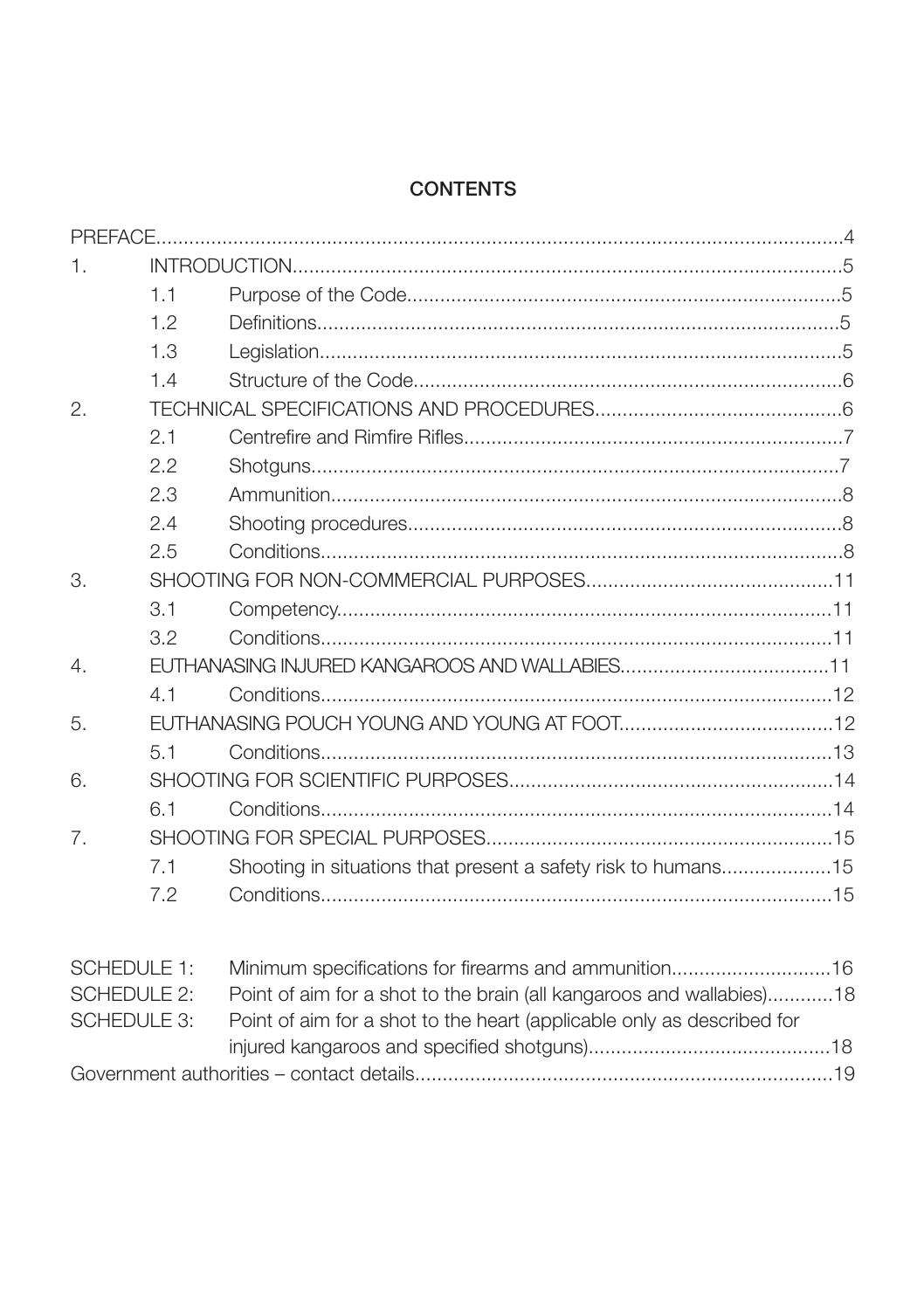#### **PREFACE**

The *National Code of Practice for the Humane Shooting of Kangaroos and Wallabies for Non-commercial Purposes* sets an achievable standard of humane conduct and is the minimum required of persons shooting kangaroos and wallabies for reasons other than commercial utilisation of kangaroo products (skins and meat). The Code is implemented through education and relevant government authority legislation as appropriate.

The Code replaces the *(National) Code of Practice for the Humane Shooting of Kangaroos* which was developed by Australian, state and territory government authorities and endorsed by the former Council of Nature Conservation Ministers (CONCOM) in 1985. The 1985 edition was revised and the second edition was endorsed by CONCOM and published in 1990.

Since 1990, there has been a considerable amount of scientific research conducted into kangaroo behaviour and ecology and considerable changes in the kangaroo industry. A review of the 1990 Code allowed the determination of the minimum achievable standard of humane conduct under present circumstances.

In 2002, the Natural Resource Management Ministerial Council (NRMMC) established a working group to review the Code. The NRMMC consists of the Australian, state, territory and New Zealand government ministers responsible for primary industries, natural resources, environment and water policy.

The Working Group included representatives from Australian, State and Territory government authorities responsible for kangaroo management and welfare, the kangaroo industry, RSPCA and Animals Australia. The Working Group sought public comment on the revision of the Code and these comments were taken into account in the development of two separate codes, a commercial and a non-commercial code.

This first edition of the non-commercial code was endorsed by NRMMC on the 7th of November 2008 and should be read in conjunction with the *National Code of Practice for the Humane Shooting of Kangaroos and Wallabies for Commercial Purposes.*

National code of Practice for the Humane Shooting of Kangaroos and Wallabies for Non-Commercial Purposes 4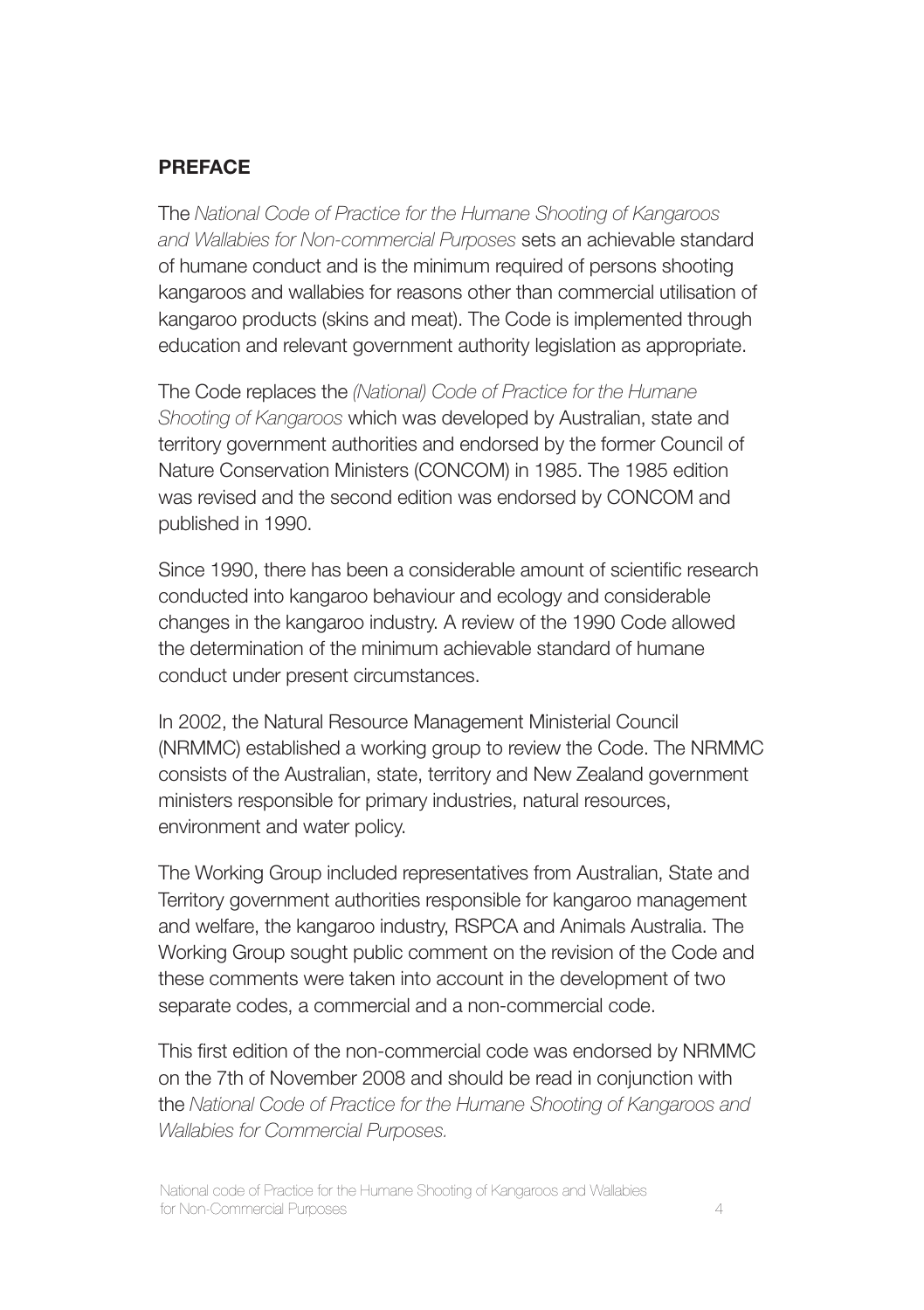# **1. INTRODUCTION**

# 1.1 Purpose of the Code

This Code has been produced to ensure that all persons intending to shoot free-living kangaroos or wallabies for non-commercial purposes undertake the shooting so that the animal is killed in a way that minimises pain and suffering.

# 1.2 Definitions

In this Code, the terms 'kangaroo' and 'wallaby' mean all species of the family Macropodidae within the superfamily Macropodoidea which includes kangaroos, wallaroos (or euros), wallabies and pademelons.

For the purposes of this Code, a non-commercial purpose is where the animal shot is not used as product to be sold within Australia or overseas.

# 1.3 Legislation

All shooting of kangaroos and wallabies, whether on public or private land, is subject to law. As the laws may differ between states and territories, shooters must contact the relevant government authority in the state or territory in which the shooting will occur for appropriate advice. Except where specifically exempted by law, states and territories will require the shooter to have a licence or permit issued by a relevant government authority. The licence or permit will specify any conditions or restrictions that may apply.

The requirements of this Code do not override state or territory animal welfare legislation. A lack of knowledge of relevant state or territory animal welfare legislation is no defence against prosecution for animal welfare offences.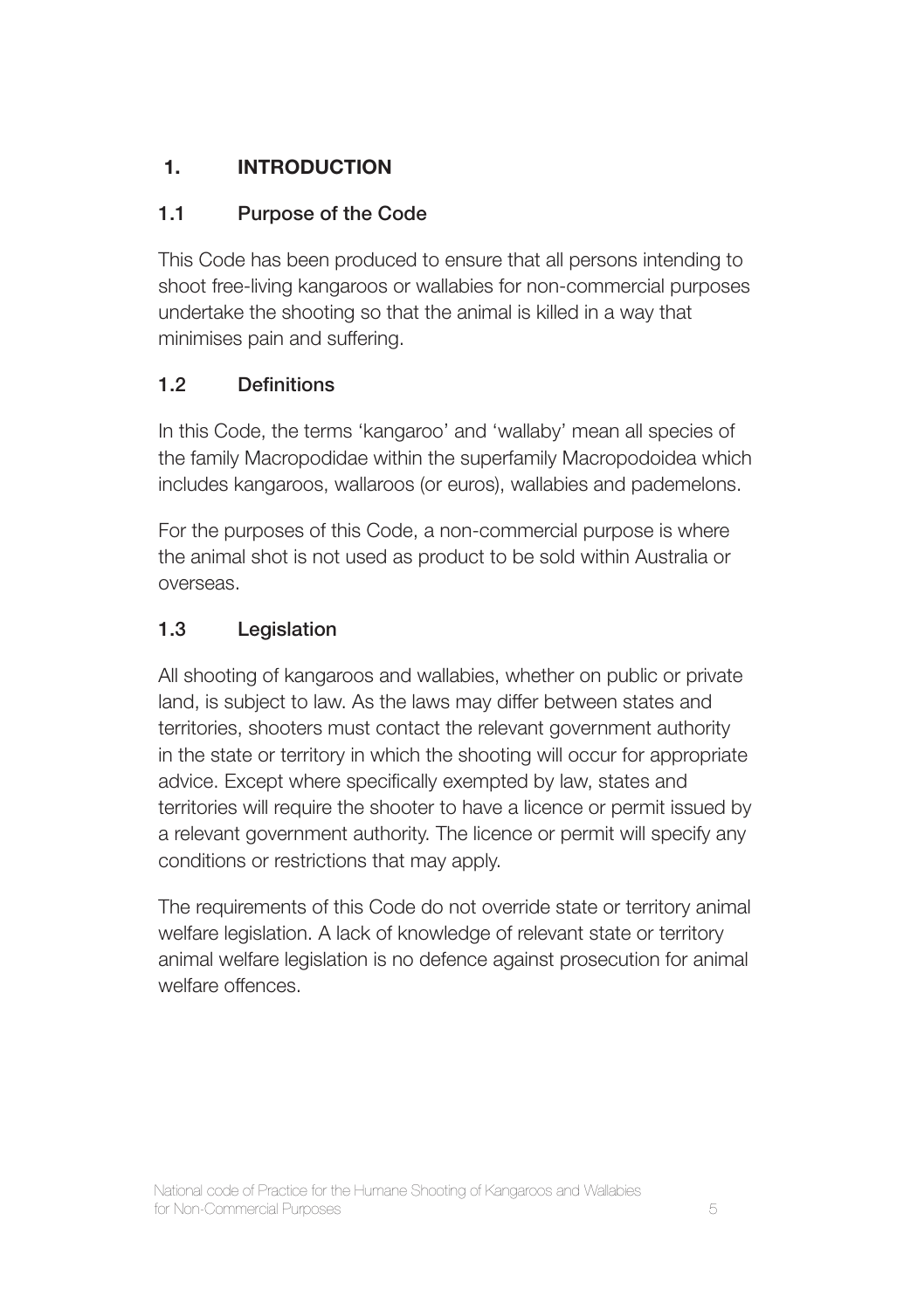## 1.4 Structure of the Code

The Code is divided into six sections covering:

- **Introduction**
- • Technical specifications and procedures
- Shooting for non-commercial purposes
- Euthanasing injured kangaroos and wallabies
- Euthanasing pouch young and young at foot and
- • Shooting for scientific purposes, and
- Shooting for special purposes

The Code also has three Schedules. These are:

**Schedule 1:** Minimum specifications for firearms and ammunition

**Schedule 2:** Points of aim for a shot to the brain and

**Schedule 3:** Points of aim for a shot to the heart.

In each section an introduction provides background to the conditions that must be adhered to by all persons shooting kangaroos and wallabies.

# **2. TECHNICAL SPECIFICATIONS AND PROCEDURES**

The range of firearms and ammunition available to licensed shooters in Australia is extensive, but only a small selection of firearm types are considered suitable for shooting kangaroos and wallabies under most circumstances (Schedule 1).

Across Australia, there are large differences in the terrain and prevailing weather conditions that might exist at the time of shooting. Commonsense is required to assess the prevailing conditions. Where the conditions are such as to raise doubts about achieving a sudden and humane death, shooting must not be attempted.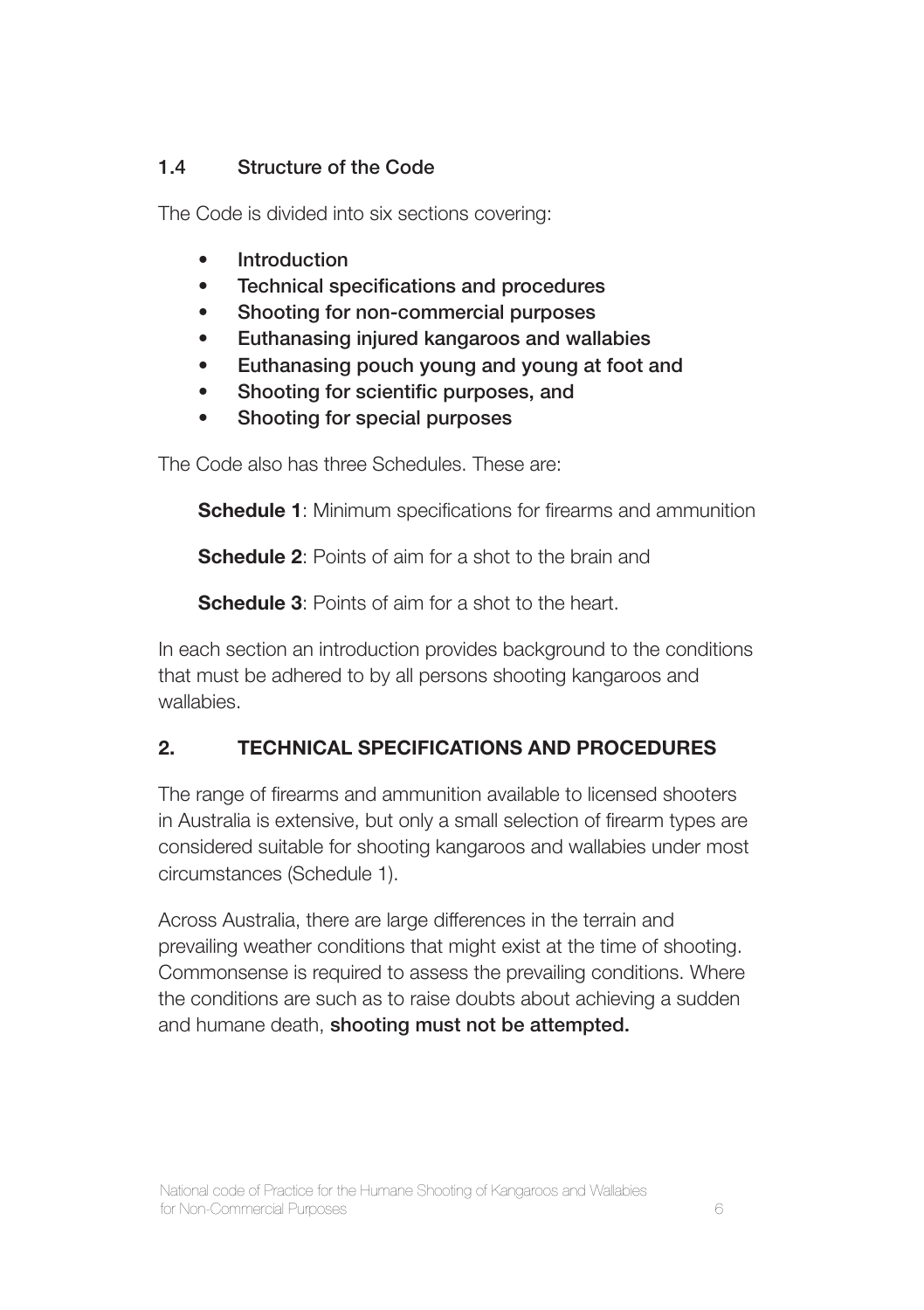## 2.1 Centrefire and rimfire rifles

Centrefire rifles are specified for the shooting of all of the larger kangaroo species, with the exception of special circumstances where it might not be safe or practical to do so. Rimfire rifles are lower powered and do not have as long a range as centrefire rifles. In open areas, smaller kangaroo and wallaby species can be shot with either centrefire rifles or suitable rimfire rifle.

## 2.2 Shotguns

In all states and territories, the use of shotguns for the *commercial* shooting of kangaroos and wallabies is prohibited.

In certain non-commercial circumstances where it is not safe or appropriate to use centrefire or rimfire rifles, shotguns may be used. Such circumstances may include:

- shooting of small wallaby species for non-commercial purposes at close range in or adjacent to forest or scrub *in South Australia and Tasmania only*
- euthanasing injured or sick kangaroos and wallabies (Section 4)
- euthanasing pouch young or young at foot at close range (Section 5), or
- shooting kangaroos and wallabies that present a health or safety risk to humans, in accordance with the relevant government authority (Section 7).

The distance between the shooter and the target animal should be within the maximum range specified in Schedule 1 and the shot pattern should be centred on the brain or heart of the target animal. The shooter must be able to place a clear shot into one of these target areas whether the animal is moving or stationary. If this is not possible, the attempt must be abandoned.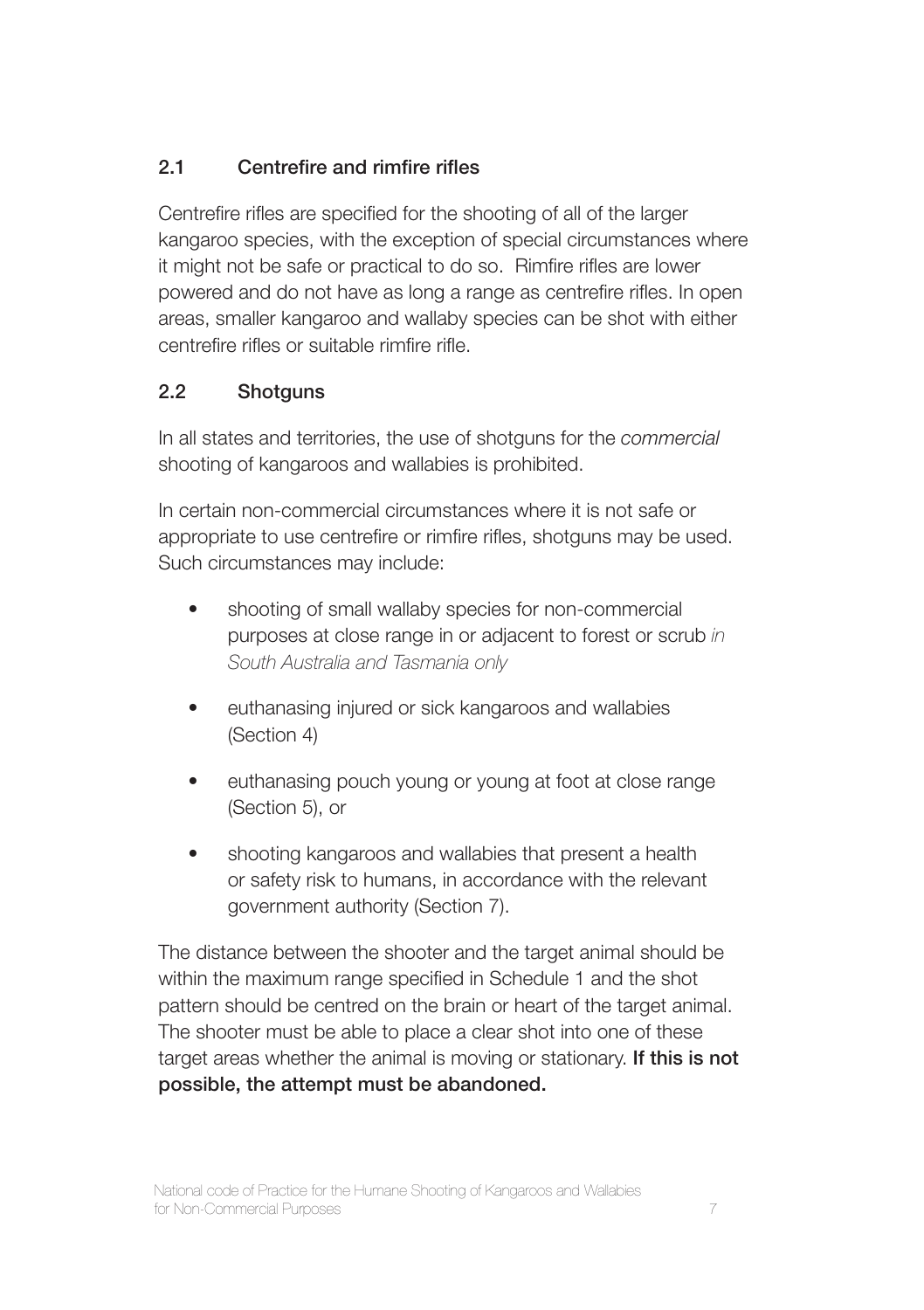# 2.3 Ammunition

There is a large variety of ammunition that can be used in the firearms listed in Schedule 1. By varying the powder load or the projectile weight and type, the impact delivered to the target kangaroo or wallaby can be altered. For the purpose of the Code, the ammunition specifications provided in Schedule 1 reflect those for factory-loaded ammunition in 2008. As new brands and lines of ammunition become available, the ballistic properties of those products must be examined by the shooter to ensure that they are at least equal to those of the ammunition specified in Schedule 1. Sub-sonic ammunition must not be used.

# 2.4 Shooting procedures

More than one kangaroo or wallaby in a mob may be shot before the carcases are retrieved by the shooter, provided that the shooter is certain that each kangaroo or wallaby is dead before another is targeted. Where an individual kangaroo or wallaby is injured, no further animals can be shot until all reasonable efforts have been made to locate and kill the injured animal (see Section 4). Shooters should avoid shooting female kangaroos and wallabies where it is obvious that they have pouch young or dependent young at foot except in special circumstances (i.e. the female kangaroo or wallaby is sick or injured or needs to be killed for management and/or ecological reasons). If a female kangaroo is shot then any dependent young at foot must be shot as soon as possible to avoid dispersal in accordance with the methods in Section 5. Shot female kangaroos and wallabies must be thoroughly examined for pouch young immediately after shooting and, if present, the young must be killed in accordance with the methods in Section 6.

## 2.5 Conditions

The minimum specifications for firearms and ammunition are set out in Schedule 1. The following conditions for the shooting of kangaroos and wallabies must be met. Where the conditions set out below can not be met, or where there is any doubt about achieving a sudden and humane death, shooting must not be attempted.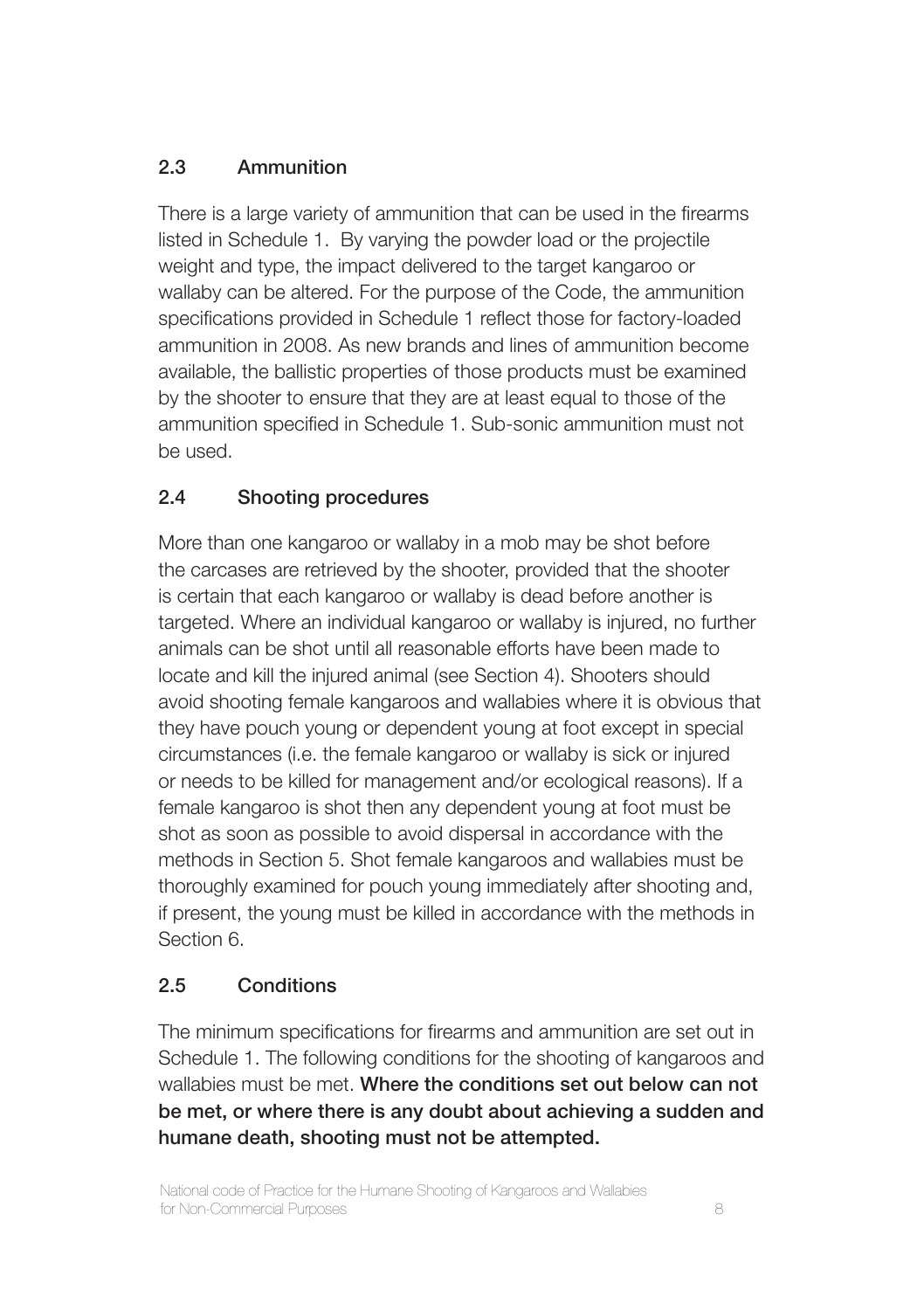### **Goal**

(i) When shooting a kangaroo or wallaby, the primary objective must be to achieve instantaneous loss of consciousness and rapid death without regaining consciousness. For the purposes of the Code, this is regarded as a sudden and humane death.

#### Firearms and Ammunition

- (i) Kangaroos and wallabies must only be shot with a combination of firearms and ammunition that complies with or exceeds those minimum specifications in Schedule 1.
- (ii) The combination of firearm and ammunition selected for the environmental conditions in which the shooter operates must ensure that sudden and humane death is consistently achieved.
- (iii) A rifle must be fitted with a telescopic sight and be sighted in against an inanimate target before commencing each day or night's shooting. The telescopic sight should be re-adjusted on an inanimate target as often as required during each shooting session.
- (iv) Self-loading or semi-automatic rifles must not be used at any time.
- (v) Sub-sonic ammunition must not be used.

### Shooting platform

(i) Kangaroos and wallabies must not be shot from a moving vehicle or other moving platform.

#### Target animal

 (i) The target kangaroo or wallaby must be standing (injured animals excepted) and clearly visible.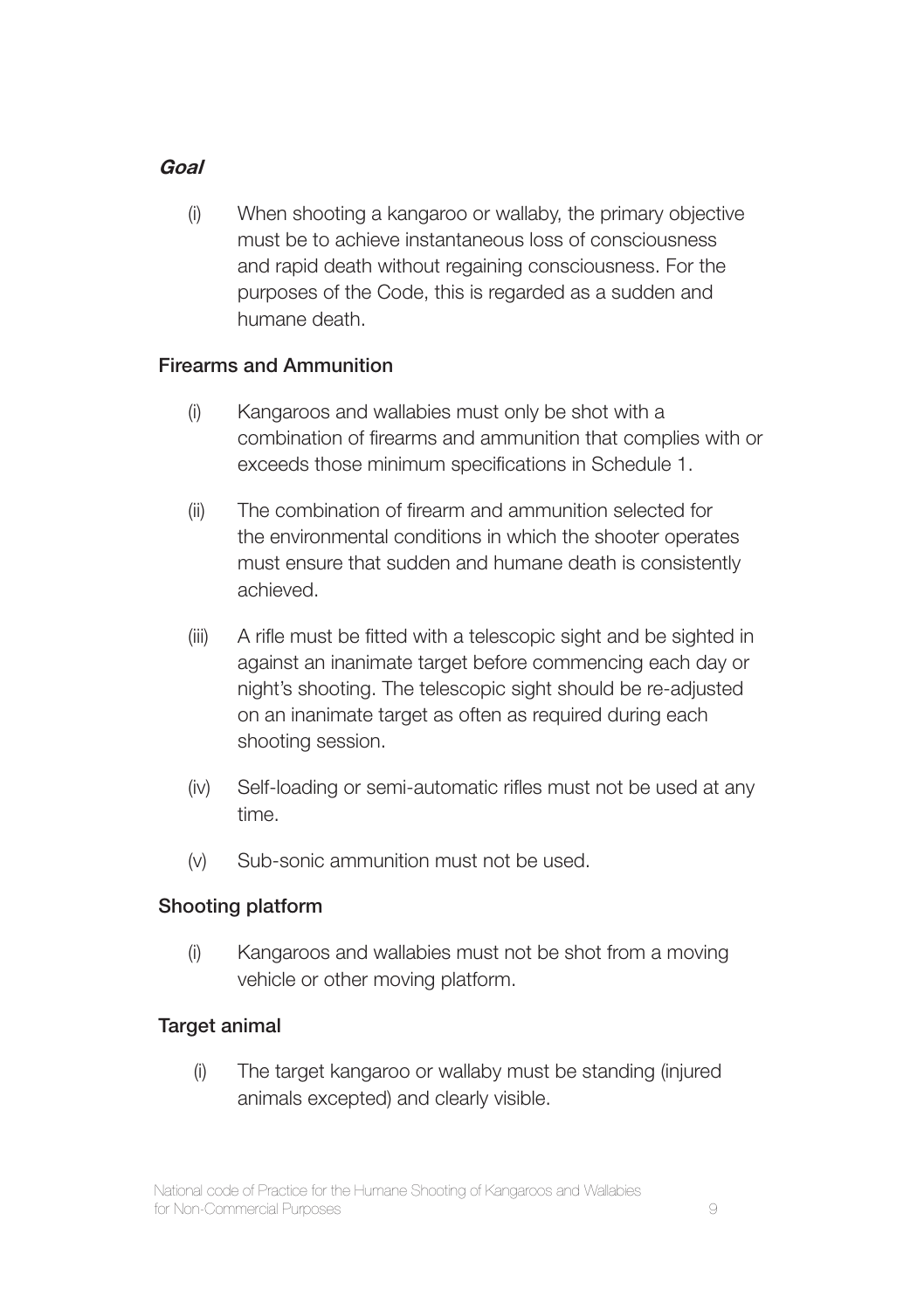- (ii) When a rifle is used, the target kangaroo or wallaby must be stationary (injured animals excepted) and within a range specified in Schedule 1 that permits accurate placement of the shot.
- (iii) When a shotgun is used, the target kangaroo or wallaby must be within the range specified in Schedule 1 and in a position where a clear shot can be fired at the brain or heart.
- (iv) Shooters should avoid shooting female kangaroos or wallabies where it is obvious that they have pouch young or dependent young at foot except in special circumstances (i.e. the female kangaroo or wallaby is sick or injured or needs to be killed for management and/or ecological reasons).

### Point of aim

- (i) A shooter using a rifle must aim so as to hit the target kangaroo or wallaby in the brain (see Schedule 2).
- (ii) A shooter using a shotgun must aim so that, whether the target kangaroo or wallaby is stationary or mobile, it will be hit in the head or chest by the centre of the shot pattern.
- (iii) A shooter must not aim so as to hit the target kangaroo or wallaby in any other part of the body than those specified in (i) and (ii) above.

#### Follow-up

- (i) The shooter must be certain that each kangaroo or wallaby is dead before another is targeted.
- (ii) If a kangaroo or wallaby is still alive after being shot, every reasonable effort must be made immediately to locate and kill it before any attempt is made to shoot another animal. The injured kangaroo or wallaby must be euthanased in accordance with the methods outlined in Section 4.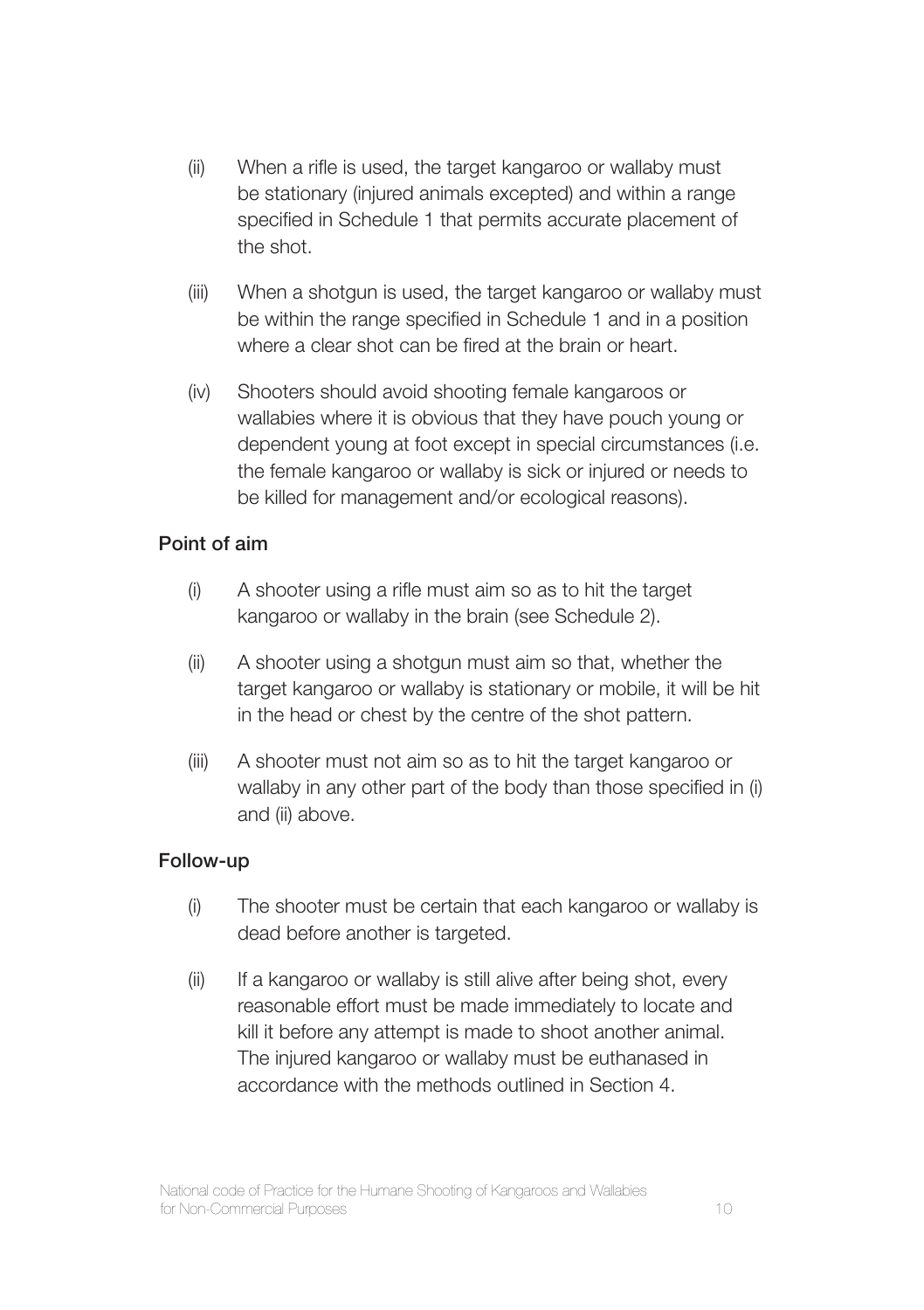- (iii) If a female kangaroo or wallaby is shot then any dependent young at foot must be shot as soon as possible to avoid dispersal, in accordance with the methods in Section 5.
- (iv) Once a female kangaroo or wallaby has been killed then its pouch must be thoroughly examined and any pouch young must be euthanased in accordance with the methods in Section 5.

# **3. SHOOTING FOR NON-COMMERCIAL PURPOSES**

There are a range of situations in which kangaroos or wallabies may be shot non-commercially. These circumstances differ between the states and territories and include damage mitigation (all states and territories), recreational hunting (only Tasmania) and for the provision of meat for pest animal control programs. In most non-commercial situations kangaroos and wallabies must be shot in accordance with the conditions described in Section 2.5. The only exceptions are the shooting of animals for scientific purposes (Section 6) and in situations where it is necessary to shoot the animals and it might be unsafe to use firearms listed in Schedule 1 Part A (Section 7).

## 3.1 Competency

There is no competency testing regime for non-commercial kangaroo and wallaby shooters nor is there an intention to introduce a regime. However, relevant government authorities are encouraged to promote measures to ensure competence of non-commercial shooters.

## 3.2 Condition

The following condition applies

(i) Non-commercial shooters must be competent and ensure they conduct all shooting in accordance with this Code.

# **4. EUTHANASING INJURED KANGAROOS AND WALLABIES**

Injured or sick kangaroos and wallabies should be euthanased quickly and humanely to alleviate suffering, in accordance with the conditions described in Section 4.1.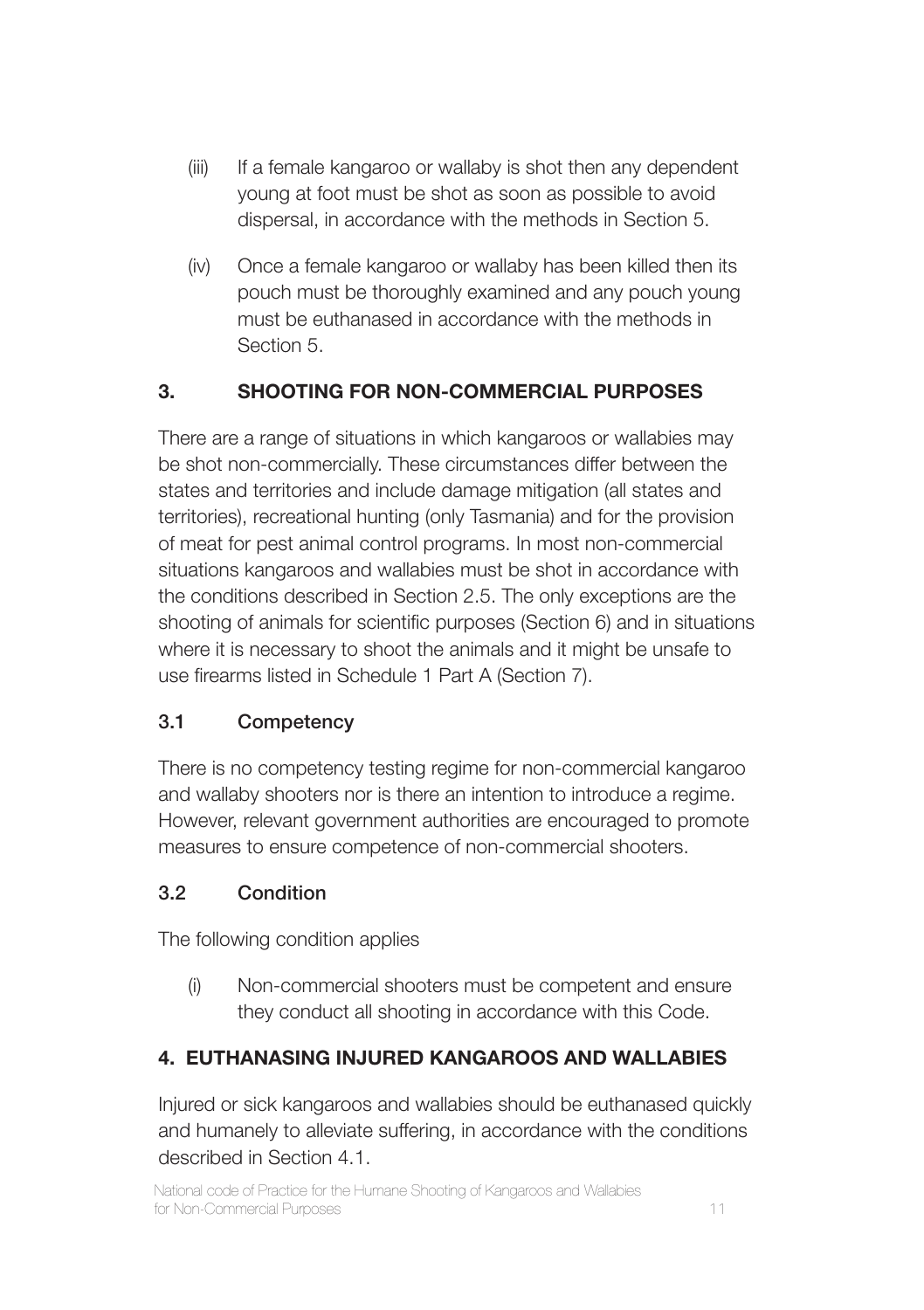### 4.1 Conditions

The minimum specifications for firearms and ammunition are set out in Part C of Schedule1. The following conditions apply:

- (i) Injured or sick animals must be killed by a method that will achieve a rapid and humane death, preferably by a shot to the brain (see Schedule 2).
- (ii) Under circumstances where a shot to the brain of an injured animal is impractical or unsafe, a shot to the heart is permissible (see Schedule 3).
- (iii) In circumstances where, for dispatch of an injured kangaroo or wallaby, a shot to either the brain or heart is impractical or unsafe (such as when the animal is moving but not able to stand), a heavy blow to the base of the skull with sufficient force to destroy the brain (see Schedule 2) is permissible. To ensure a humane kill, a suitably hard and heavy blunt instrument must be used.
- (iv) If the kangaroo or wallaby that is shot is female then any dependent young at foot must be shot as soon as possible to avoid dispersal in accordance with the methods outlined in Section 5.
- (v) Once a female kangaroo or wallaby has been killed then its pouch must be thoroughly examined and any pouch young must be euthanased in accordance with the methods outlined in Section 5.

## **5. EUTHANASING POUCH YOUNG AND YOUNG AT FOOT**

All target female kangaroos and wallabies, including injured and sick animals, must be thoroughly examined for pouch young. If a pouch young or young at foot is present, euthanasia must be carried out and in accordance with the methods outlined below. These measures are to prevent the inhumane death of young that cannot survive on their own.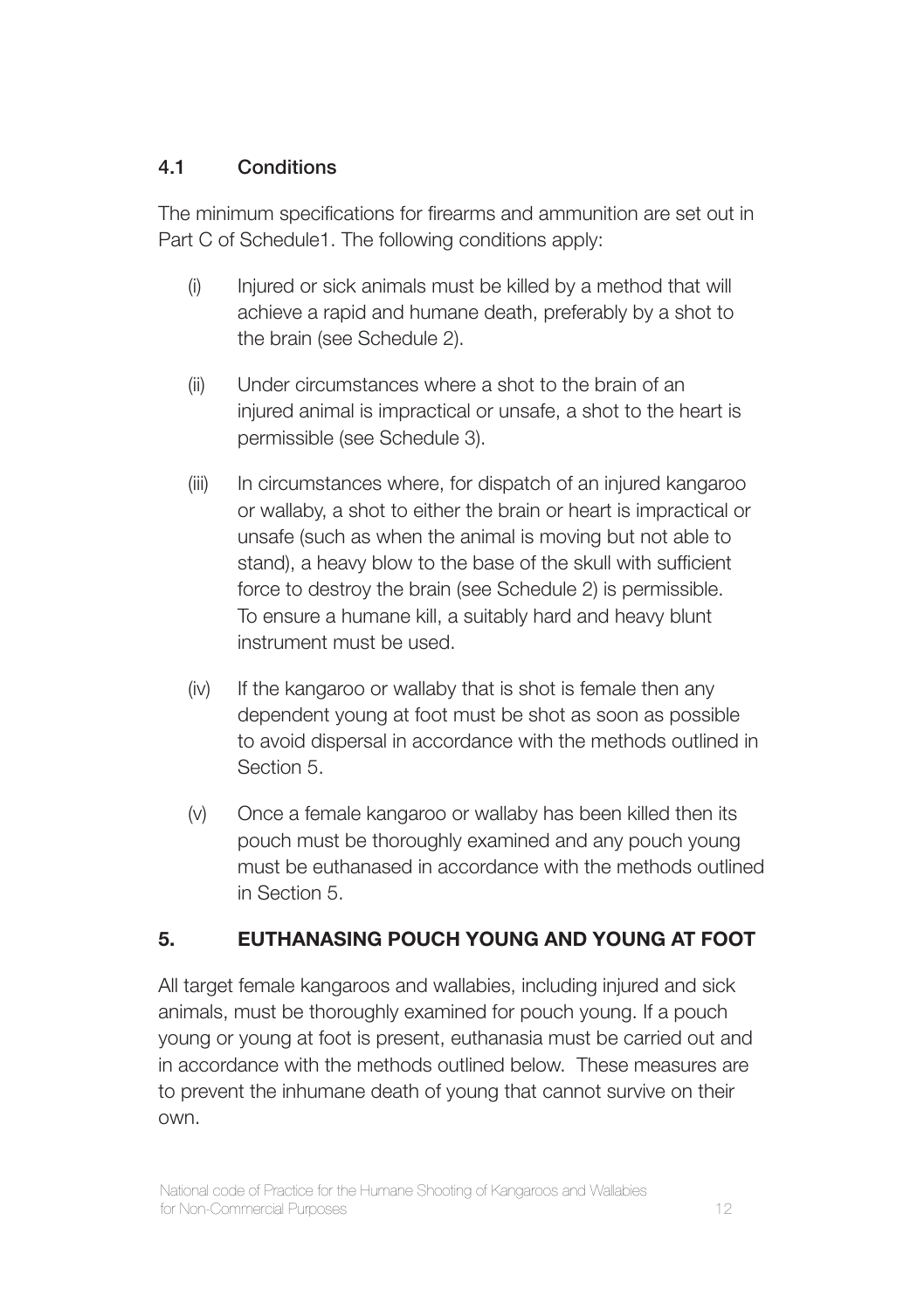### 5.1 Conditions

The following conditions apply.

- (i) Where euthanasia is carried out using a blow to the head, the blow must be delivered with force sufficient to crush the skull and destroy the brain. The blow should be delivered with a suitably hard and heavy blunt instrument. The operator must confirm that there has been lethal damage to the brain and that the animal is dead.
- (ii) Immediately after euthanasia, the shooter is required to examine each animal to confirm death. The shooter must check that there is no body movement, breathing, or sign of heart beat to indicate the animal is alive. The shooter must also check that there is no corneal reflex (where this is observable).

| Description of<br>Young                                         | Acceptable Euthanasia Method                                                                                                                                      |
|-----------------------------------------------------------------|-------------------------------------------------------------------------------------------------------------------------------------------------------------------|
| Small furless<br>pouch young<br>(fits within the<br>palm of the | Single forceful blow to the base of the skull<br>sufficient to destroy the functional capacity of the<br>brain.                                                   |
| hand)                                                           | ΟR                                                                                                                                                                |
|                                                                 | Stunning, immediately followed by decapitation<br>by rapidly severing the head from the body with a<br>sharp blade.                                               |
| All furred pouch<br>young                                       | Single forceful blow to the base of the skull<br>sufficient to destroy the functional capacity of the<br>brain.                                                   |
| Young at foot                                                   | Single shot to the brain or heart where it can<br>be delivered accurately and in safety using the<br>firearms and ammunition specified in Part C of<br>Schedule 1 |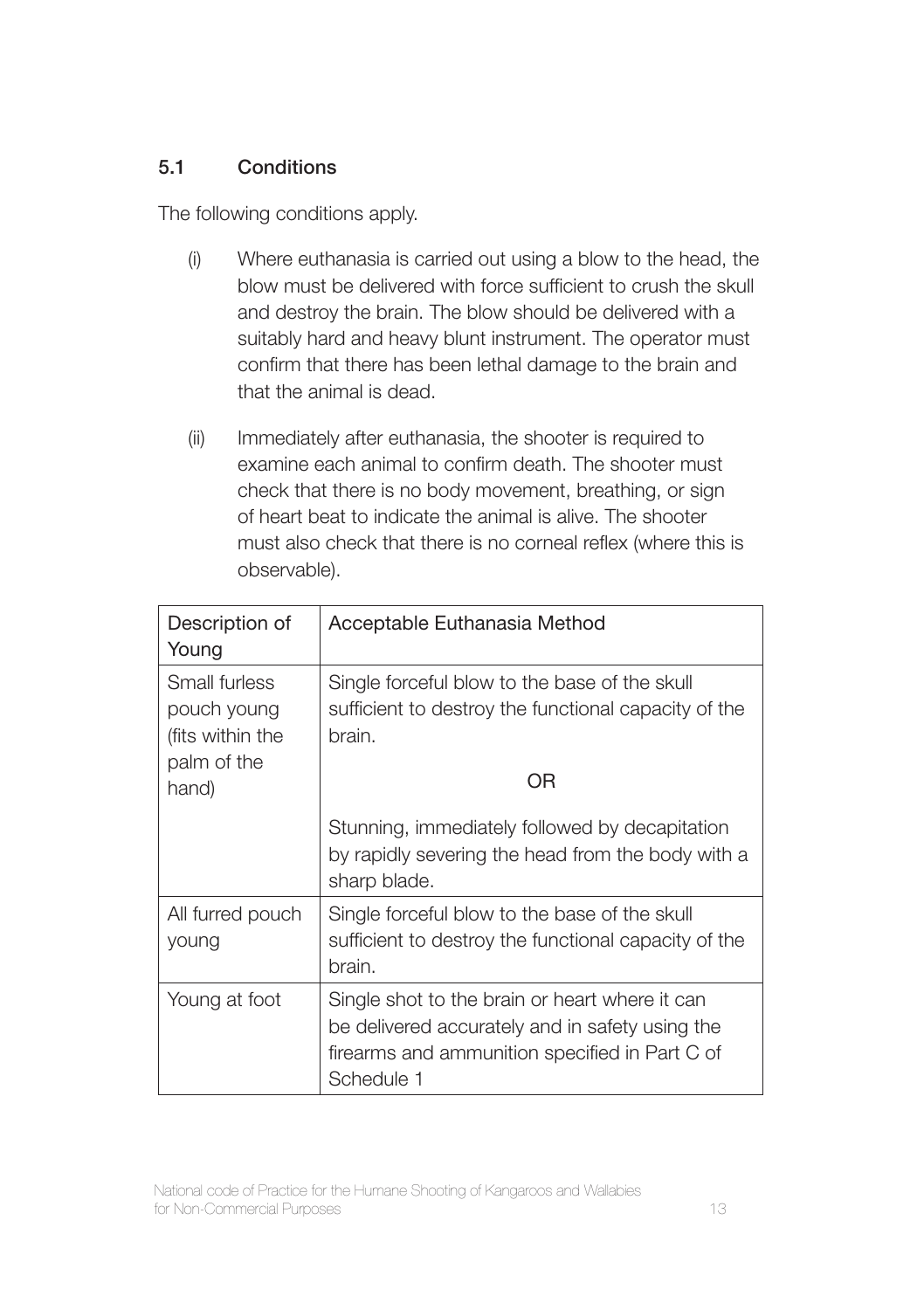# **6. SHOOTING FOR SCIENTIFIC PURPOSES**

All states and territories in Australia have legislation providing for the issuing of permits to shoot kangaroos and wallabies for scientific purposes. Due the circumstances and locations in which such shooting may take place, and because of specific research requirements (e.g. to obtain anatomical items such as intact skulls for diagnostic examination and museum reference collections), it may be necessary for the relevant government authority to allow exemptions from the general conditions such as point of aim and shooting platform.

Such variations must never detract from the primary responsibility of the shooter to ensure a sudden and humane death for the target animals.

## 6.1 Conditions

The following conditions are limited to the shooting of kangaroos and wallabies for scientific purposes.

- (i) The provisions of this Code apply to the shooting of kangaroos and wallabies for scientific purposes except where exemption is provided by the licence or permit under which the animals are shot.
- (ii) The government authority should only issue a licence or permit if it is satisfied that;
	- (a) the proposal is conducted in accordance with the Australian Code of Practice for the Care and Use of Animals for Scientific Purposes and any relevant government legislation
	- (b) the Animal Ethics Committee (or equivalent) at the relevant research institution and/or Government authority has examined and approved the proposal; and
	- (c) the method of shooting will result in a sudden and humane death for the animals authorised to be killed.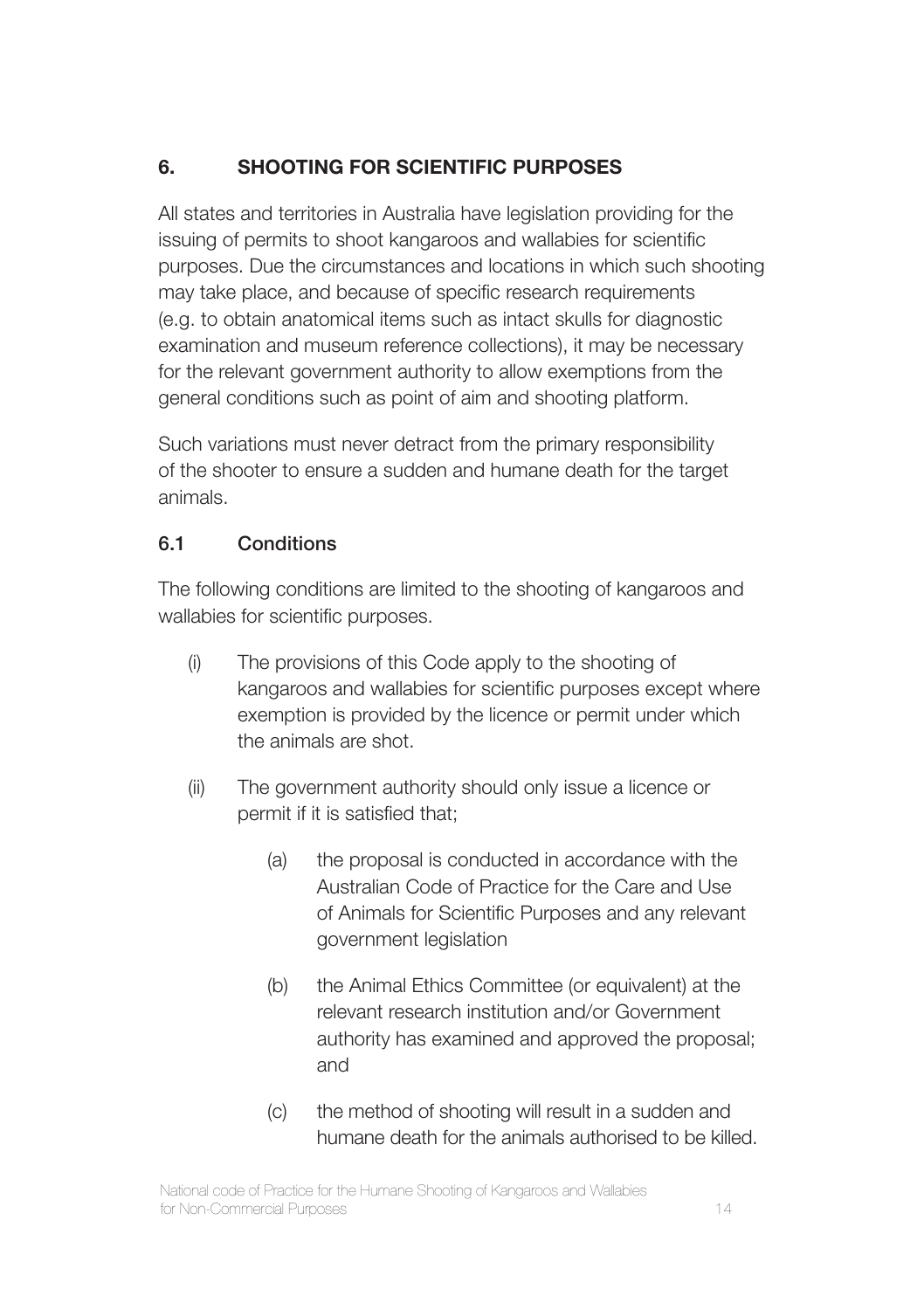(iii) The waiving of any requirements of this Code shall not relieve the shooter of the absolute requirement to provide a sudden and humane death for the target kangaroos and wallabies.

# **7. SHOOTING FOR SPECIAL PURPOSES**

## 7.1. Shooting of animals in non-commercial circumstances where it might be unsafe to use firearms listed in Schedule 1 Part A

In some cases, there may be a reason for shooting kangaroos where it is necessary to use combinations of firearms and ammunition other than those described in Part A of Schedule 1 of this Code. When a relevant government authority determines that it is not safe to use the firearms specified in Part A of Schedule 1 it may authorise licensed and competent shooters to the use of firearms specified in Part B of Schedule 1, so long as the goal of sudden and humane death can still be achieved in accordance with the conditions set out in this Code.

## 7.2 Conditions

The following conditions are limited to the shooting of animals where it might be unsafe to use firearms listed in Schedule 1 Part A and where approval from the relevant government authority has been provided.

- (i) The provisions of this Code apply to the shooting of kangaroos and wallabies except in certain circumstances where the use of firearms specified in Part A of Schedule 1 might pose a safety risk to humans. In such circumstances the requirements of Part C of Schedule 1 apply.
- (ii) Approval of the relevant government authority is required for each circumstance and location.
- (iii) The waiving of any requirements of this Code shall not relieve the shooter of the absolute requirement to provide a sudden and humane death for the target kangaroos and wallabies.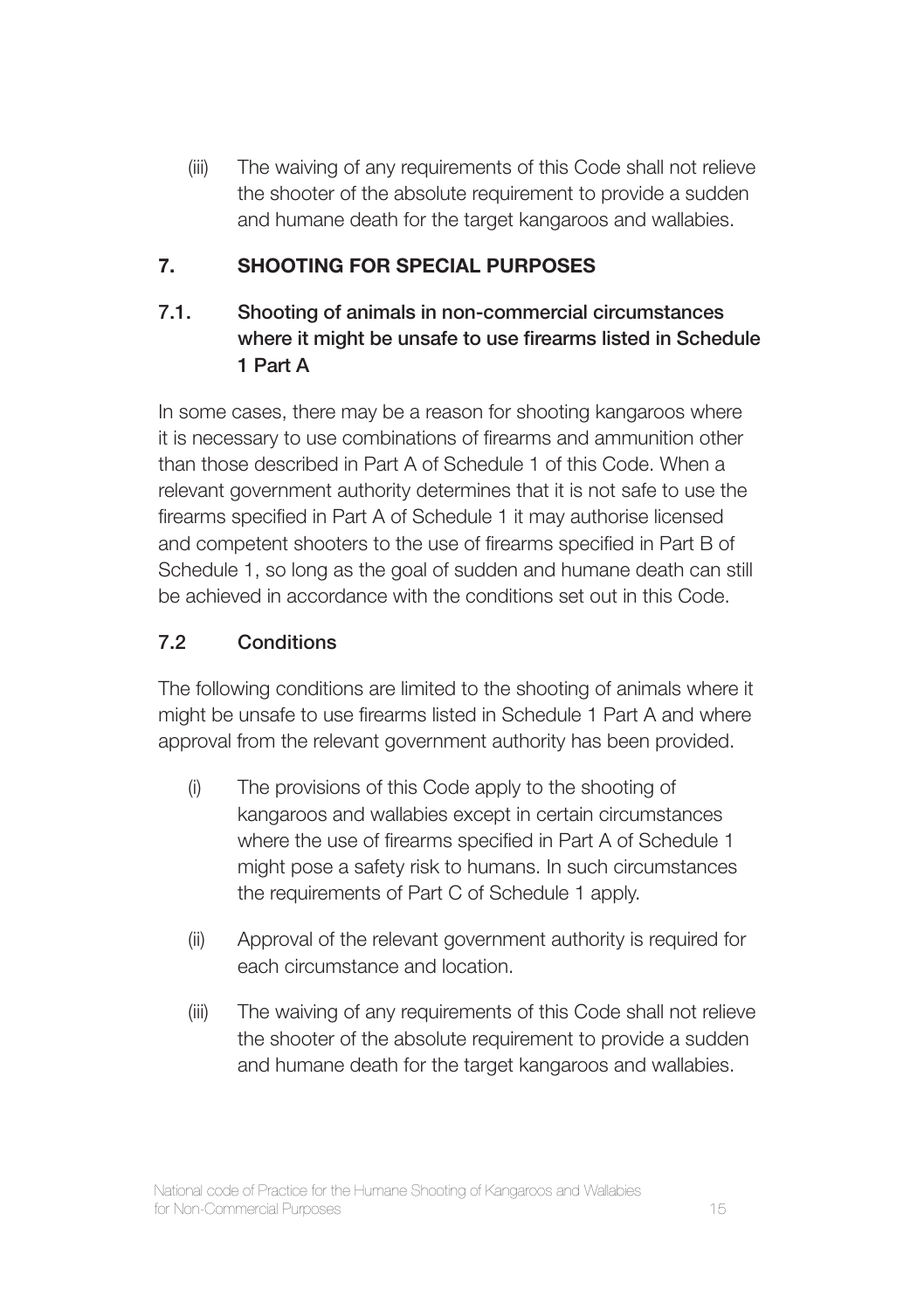## **SCHEDULE 1: Minimum specifications for firearms and ammunition** PART A - Kangaroos and wallabies shot for NON-COMMERCIAL PURPOSES

|                                                                                                                                | <b>Rifles</b><br>(Bolt-action<br>repeating or<br>single-shot) |                                         |                                                                                      |                  |
|--------------------------------------------------------------------------------------------------------------------------------|---------------------------------------------------------------|-----------------------------------------|--------------------------------------------------------------------------------------|------------------|
| <b>Species</b>                                                                                                                 | Calibre of<br>Firearm                                         | Cartridge<br><b>Size</b>                | Projectile (Soft or Hollow Point<br>only)                                            | Maximum<br>Range |
| Kangaroos and large wallabies:<br>Red kangaroo (Macropus<br>rufus), Eastern grey kangaroo<br>(M. giganteus), Western grey      | $0.224"$ or<br>5.69mm                                         | .222R.<br>.223.<br>.22/250<br>or larger | 0 grain or heavier                                                                   | 200m             |
| kangaroo (M. fuliginosus), Euro<br>or wallaroo (M. robustus), Agile<br>wallaby (M. agilis) and Whiptail<br>wallaby (M. parryi) | $0.204"$ or<br>5.18mm                                         | .204<br>Ruger                           | 40 grain                                                                             | 200m             |
| Small wallabies:<br>Bennett's wallaby (M.                                                                                      | $0.172$ or<br>4.37mm                                          | .17R                                    | 20 or 25 grain                                                                       | 100m             |
| rufogriseus), Tasmanian<br>Pademelon (Thylogale                                                                                | $0.224"$ or<br>5.69mm                                         | .17R                                    | 20 or 25 grain                                                                       | 100m             |
| billardierii) and other small<br>wallabies                                                                                     | $0.224"$ or<br>5.69mm                                         | .22H                                    | 45 grain                                                                             | 80 <sub>m</sub>  |
|                                                                                                                                | $0.224"$ or<br>5.69mm                                         | .222R.<br>.223.<br>.22/250<br>or larger | 50 grain or heavier                                                                  | 200m             |
|                                                                                                                                | 0.224" or<br>5.69mm                                           | .22<br>magnum                           | 30 grain or heavier, hollow<br>point only                                            | 80m              |
|                                                                                                                                | $0.224"$ or 5.69<br>mm                                        | .22LR                                   | 32 grain or heavier, hollow point<br>only. Sub-sonic ammunition<br>must not be used. | 50 <sub>m</sub>  |

#### PART B - Use of shotguns for wallabies shot for NON-COMMERCIAL *purposes restricted to South Australia and Tasmania under specified circumstances.*

|                                     | Shotguns         |        |               |                               |                 |
|-------------------------------------|------------------|--------|---------------|-------------------------------|-----------------|
|                                     | <b>Bore Size</b> | Gauge  | Shot Load     | <b>Shot Size</b>              | Maximum         |
|                                     |                  |        |               |                               | Range           |
| Bennett's wallaby (M. rufogriseus), | $0.729$ ",       | 12, 16 | 32 grain (1   | No. 2 or larger for Bennetts  | 30 <sub>m</sub> |
| Tasmanian Pademelon (Thylogale      | 0.670" and       | and 20 | $1/8$ oz.) or | wallaby                       |                 |
| billardierii) and other small       | 0.615"           | Gauge  | heavier, with |                               |                 |
| wallabies                           | bore             |        | a full choke  |                               |                 |
|                                     |                  |        |               |                               |                 |
|                                     | as above         | as     | as above      | No. 4 or larger for Tasmanian | 30 <sub>m</sub> |
|                                     |                  | above  |               | Pademelon and other small     |                 |
|                                     |                  |        |               | wallabies                     |                 |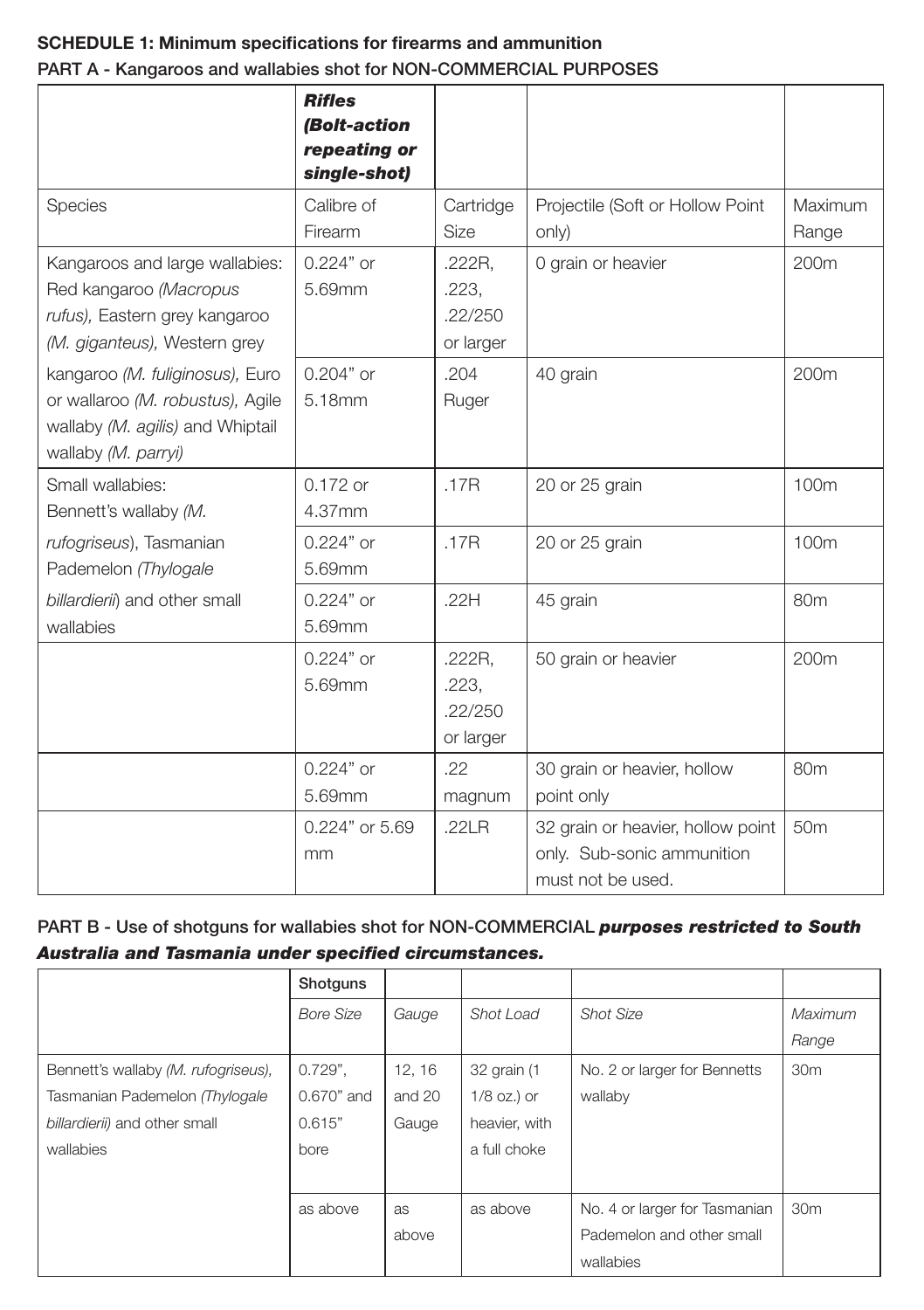PART C – Euthanasia of sick or injured kangaroos and wallabies, young at foot that are dependent on the mother and the mother has been killed, and shooting in specific non-commercial circumstances where it might be unsafe to use firearms listed in Part A (subsections 7.1 and 7.2)

| As per specifications set out in Part A plus for: |  |  |
|---------------------------------------------------|--|--|
|---------------------------------------------------|--|--|

|                                  | <b>Rifles (Bolt-action</b><br>repeating or<br>single-shot) |                |                                                               |                              |
|----------------------------------|------------------------------------------------------------|----------------|---------------------------------------------------------------|------------------------------|
|                                  | <b>Calibre of Firearm</b>                                  | Cartridge Size | Projectile (Solid or Hollow<br>Point only)                    | Maximum<br>Range             |
|                                  |                                                            | .17HMR         | 17 or 20 grain                                                | 80 <sub>m</sub>              |
| Kangaroos and<br>large wallabies |                                                            | .22M           | 30 grain or heavier, hollow<br>point only                     | 80 <sub>m</sub>              |
|                                  |                                                            | .17R           | 20 or 25 grain                                                | 200m                         |
|                                  |                                                            | .22H           | 45 grain                                                      | 80 <sub>m</sub>              |
|                                  |                                                            | 22LR           | 32 grain or heavier. Sub-sonic<br>ammunition must not be used | Less than<br>30 <sub>m</sub> |
|                                  | <b>Shotguns</b>                                            |                |                                                               |                              |

|                                                        | <b>Bore Size</b>                              | Gauge                     | Shot Load                                              | <b>Shot Size</b> | Maximum<br>Range             |
|--------------------------------------------------------|-----------------------------------------------|---------------------------|--------------------------------------------------------|------------------|------------------------------|
| Kangaroo and<br>large wallabies                        | $0.729$ ",<br>0.670"<br>and<br>0.615"<br>bore | 12, 16<br>and 20<br>Gauge | 32 grain (1 1/8 oz.)<br>or heavier, with full<br>choke | No. 1, 2 or BB   | Less than<br>20 <sub>m</sub> |
| Bennett's wallaby                                      | (as above)                                    | (as<br>above)             | (as above)                                             | No. 2 or larger  | 20 <sub>m</sub>              |
| Tasmanian<br>Pademelon<br>and other small<br>wallabies | (as above)                                    | (as<br>above)             | (as above)                                             | No. 4 or larger  | 20 <sub>m</sub>              |

*Glossary*

.17HMR = .17 projectile developed for the .22 Magnum cartridge necked down (Rim-fire) .22H = .22 Hornet (Centre-fire)

- 
- .22M = .22 Magnum (Rim-fire) References: *Cartridges of the World.* 10th edition.

.22LR = .22 Long Rifle (Rim-fire) Frank, C. Barnes. Edited by Stan Skinner 2003.

.17R = .17 Remington (Centre-fire) Winchester Ammunition Product Guide 2003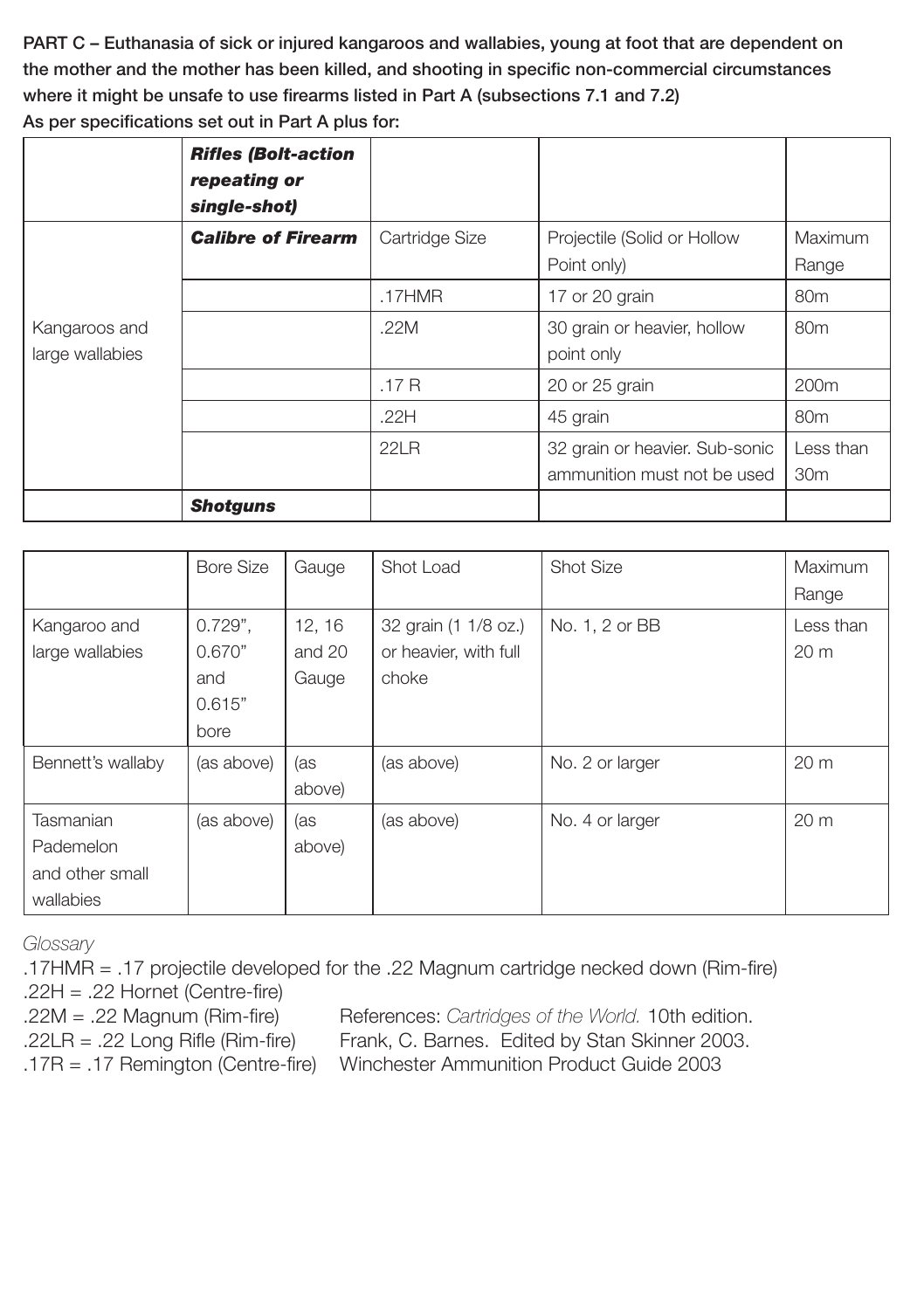### **SCHEDULE 2:**

Point of aim (X) for a shot to the brain and location of the brain (all kangaroos and wallabies).



### **SCHEDULE 3:**

Point of aim (+) for a shot to the heart (applicable only as described for injured kangaroos and wallabies). Note that a shot to the heart should not be attempted from the rear of a kangaroo or wallaby as it will most likely strike the spine first and may deflect before hitting the heart, paralysing the animal but not killing it outright.



National code of Practice for the Humane Shooting of Kangaroos and Wallabies for Non-Commercial Purposes 18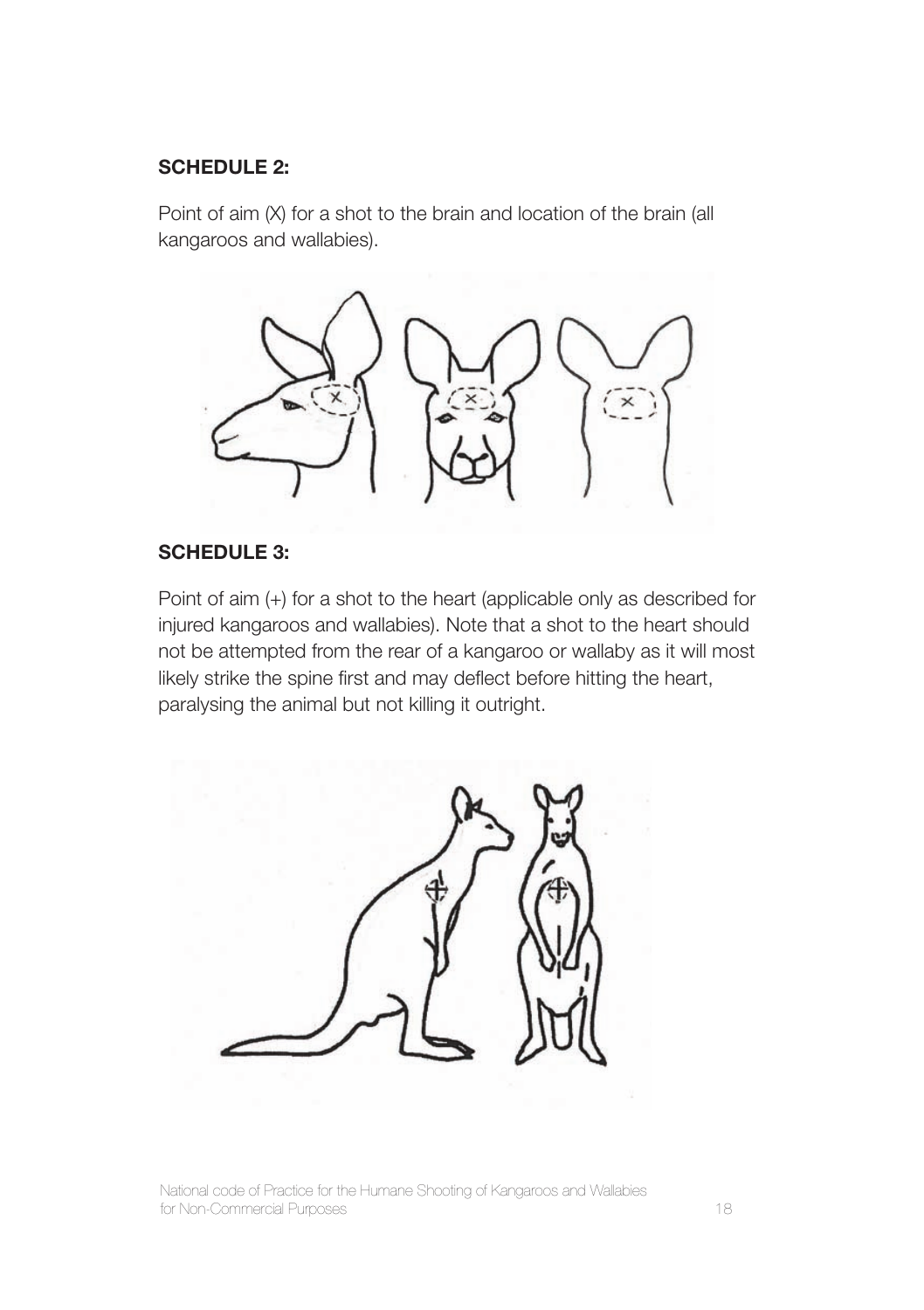#### Government Authorities – Addresses

#### Australian Capital Territory

Director Parks, Conservation and Lands ACT Government PO Box 158 CANBERRA ACT 2601 Phone (02) 6207 1229 Fax (02) 6207 2502 e-mail: canberraconnect@act.gov.au

#### **Commonwealth**

Department of the Environment, Water, Heritage and the Arts GPO Box 787 CANBERRA ACT 2601 Phone (02) 6274 1111 Fax (02) 6274 1123 e-mail: wildlifetrade@environment.gov.au

#### New South Wales

Director-General Department of Environment and Climate Change PO Box A290 SYDNEY SOUTH NSW 2220 Phone (02) 9995 5000 Fax (02) 9995 5999 e-mail: info@environment.nsw.gov.au

#### Northern Territory

Executive Director Parks and Wildlife Service Northern Territory PO Box 496 PALMERSTON NT 0831 Phone (08) 8999 4582 Fax (08) 8999 4590

#### **Queensland**

Director General Environmental Protection Agency PO Box 15155 City East QLD 4002 Phone (07) 3227 8827 Fax (07) 3227 6485 e-mail:csc@epa.qld.gov.au

#### South Australia

Chief Executive Department for Environment and Heritage GPO Box 1047 ADELAIDE SA 5001 Phone (08) 8204 9322 Fax (08) 8204 9321

#### Tasmania

Wildlife Management Branch Department of Primary Industries, Water and Environment GPO Box 44 HOBART TAS 7001 Phone (03) 6233 6556 Fax (03) 6233 3477 e-mail: Wildlife.Enquiries@dpiwe.tas.gov.au

#### Victoria

**Secretary** Department of Sustainability and Environment PO Box 500 EAST MELBOURNE VIC 3002 Phone 136 186 Fax(03) 9367 8100 e-mail: customerservice@dse.vic.gov.au

#### Western Australia

Nature Protection Branch Department of Environment and Conservation Locked Bag 104 BENTLEY DELIVERY CENTRE WA 6983 Phone (08) 9334 0292 Fax (08) 9334 0295 e-mail: wildlife@dec.wa.g

National code of Practice for the Humane Shooting of Kangaroos and Wallabies for Non-Commercial Purposes 19